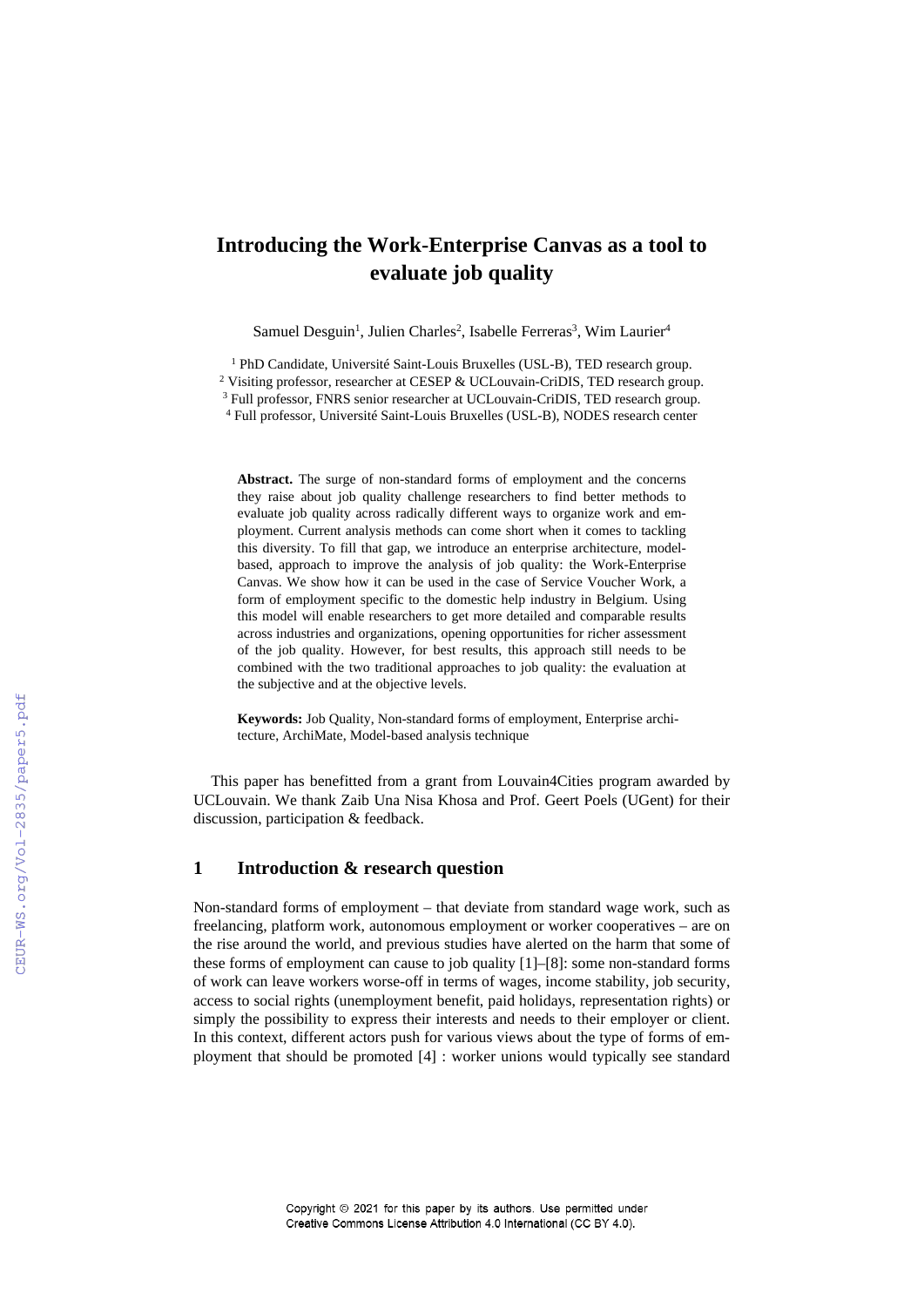wage work statuses as "good jobs" to preserve, while others, such as cooperatives of freelancers, attempt to create a status in which workers have the autonomy of independent contractors while benefitting from the security enjoyed by wage workers; others, such as private companies in the platform economy, plead for a fully flexible and individualized organization of the workforce. To substantiate, and assess these positions with facts, effective ways to measure job quality are crucial. Therefore, this paper introduces an innovative, *enterprise architecture model-based* approach, that could contribute to improving the analysis of the impact of the form of employment on job quality. In this current early stage version, the model mostly help the researcher organize and orient his research, but more advanced versions could bring about more value.

The parameters proposed to evaluate job quality fall in two main categories: **autonomy**, i.e. "the degree of control and influence employees have over their jobs" [9, p. 444] and **security,** i.e. "how secure a person feels in a job" [9, p. 444]. This simple framework comprising of two main indicators has been used, in various forms, to assess and compare job quality, either at country-levels (See. [9]), or at a sector-level (see [10]–[12]). The literature on job quality also includes other factors, such as training and competence [10], prestige and status [13], relatedness of the worker towards his or her organization and colleagues [14], work pressure [11] or ergonomics [15]. However, in this paper, we focus on a simple framework organized around autonomy and security as goals for workers, for four reasons: (1) because these two goals refer to the two ideals underpinning the historical terms of the "Fordist compromise" [4] between worker's unions, employers and the State, in which employees agreed to relinquish their *autonomy* to the employer, in exchange for the latter caring for their (financial and physical) *security*; (2) to keep our approach easy to grasp and to use; (3) because a broad understanding of autonomy and security encompasses any other parameter of job quality. For instance, security includes a reliable access to wage, but also any kind of protection from injury, pressure or unhealthy environment provided by the larger legal system of basic social and labor rights. Autonomy refers to the control over one's job, which includes the possibility to access the skills and the machines (capital) needed to execute the job, as well as the freedom to define the meaning of that job. Illustratively, in a comprehensive review of job quality indicators [15], we were able to map every single indicator to either to autonomy or security (see annex 1). (4) Lastly, including only two parameters of job quality makes our approach more open and flexible towards non-standard forms of job, and thereby more futureproof. For instance, former studies on job quality use parameters such as career prospects [15], which is ill-adapted to some forms of work such as freelancing.

Approaches to collect data and evaluate parameters of job quality traditionally follow two perspectives [15]. First, the *subjective perspective* which is based on selfreported data about the appreciation of one's job, but is prone to biases due to the subjectivity of workers and does not enable objective cross-sector or cross-country comparisons [11]. Second, the *objective approach* which is based on quantitative data about actual behaviors such as absenteeism and turnover [16] or wage, but does not inform the observer about the meaning of the data (for instance, a level of salary does not inform on whether it is high enough from the point of view of the worker) and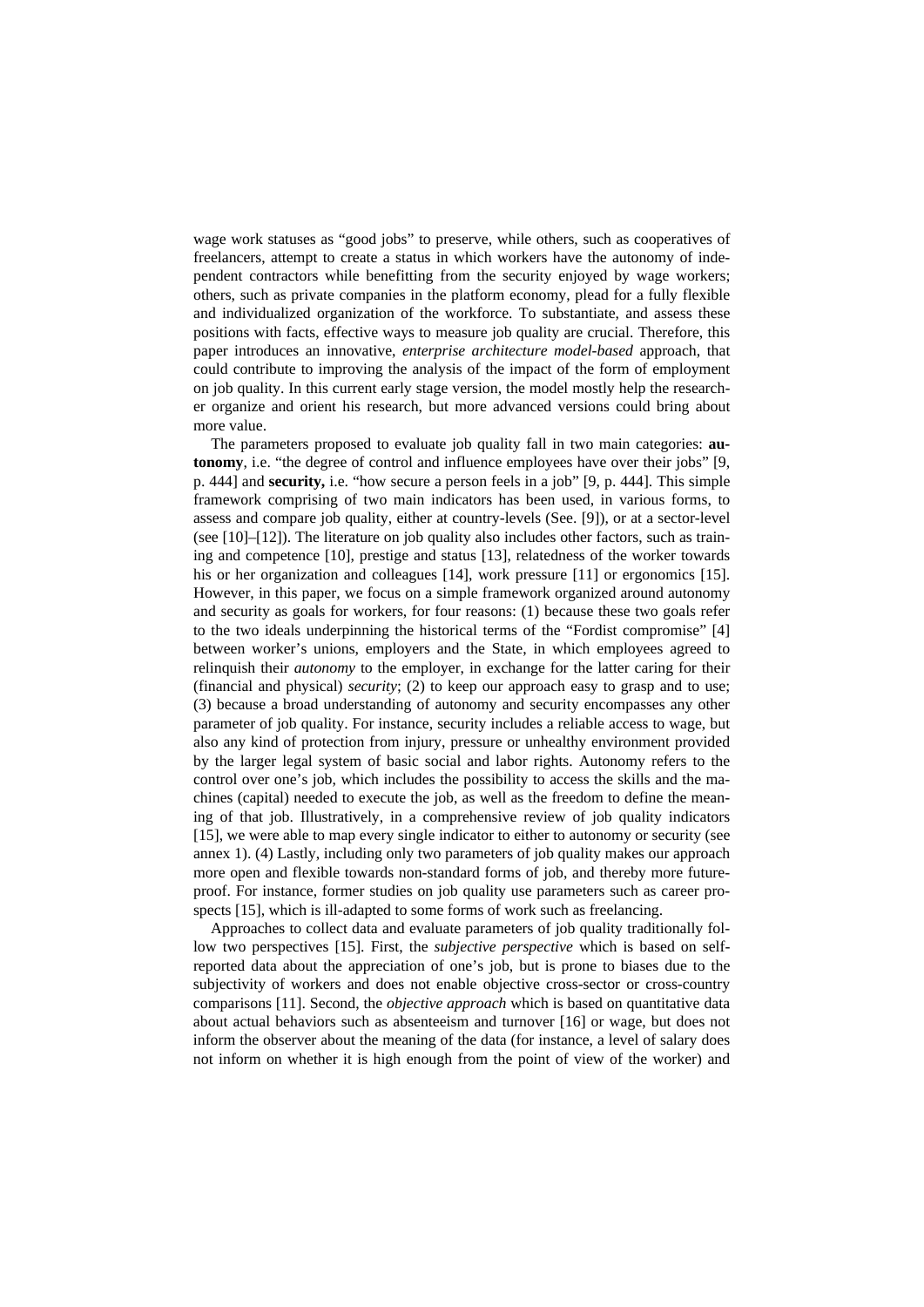cannot link the data to a cause (e.g. high turnover does not inform on which aspect of job quality is responsible, if at all). To overcome these weaknesses, it is best to combine both perspectives [11].

While the two traditional approaches focus on the outcomes of job quality, this paper proposes a third approach, as a complement the two others, based on the analysis of the intrinsic aspects of the form of employment under which the worker operates. This new approach aims at identifying the determinants of job quality as a result of the way work relationships are organized within an organization. In other words, our perspective aims at "opening the black box" of job quality, by effectively comparing the essence of various employment models.

In practice, we propose to build a framework that is able to describe any form of work, from the point of view of the worker, by identifying the key elements that typically influence the way in which the work is conducted, such as the legal work status, the presence (or not) of an employer, the clients and suppliers. This framework needs to be able to describe any form of employment, such as wage employment, independent work, platform work, freelancing or undeclared work, so as to identify within these forms of employment the inherent characteristics that lead to better or worse job quality.

We believe that this approach, when combined with the two existing approaches – subjective and objective measures, will enable researchers to get more detailed and comparable results across industries and organizations that they seek to evaluate. This leads to the following **research question** for this paper: *how can the key determinants of job quality, in the forms of employment, be identified and represented by means of an enterprise modelling technique?*

## **2 Design and implementation**

We developed a canvas capable of describing any type of work relationship, from the point of view of the worker, called the *Work-Enterprise Canvas* (WEC) which highlights all actors that contribute to determining the quality of work (i.e., autonomy and security). This framework was developed with an *enterprise architecture* approach, using the *ArchiMate* language and the *Archi* tool. Enterprise architecture refers to a "*framework or 'blueprint' for how the organization achieves the current and future business objectives*" , as well as the "*models, documents, and reusable items (as components, frameworks, objects, and so on) that reflect the actual architecture*" [17, p. 1367]. It is used to support the "*communication between the different stakeholders, and the alignment and consistency between the development artifacts and other products*" [18, p. 361]. ArchiMate is a modelling language that was developed by The Open Group to create enterprise architecture models; it is used to provide views of underlying domains along with their relationships and dependencies in organization architectural frameworks [19]. *ArchiMate* is specializes in supporting alignment between business and IT in support of the realization of business strategy, and its versatility enables it to describe a very wide array of organizations from the point of view of multiple stakeholders with varying concerns [18]. Since we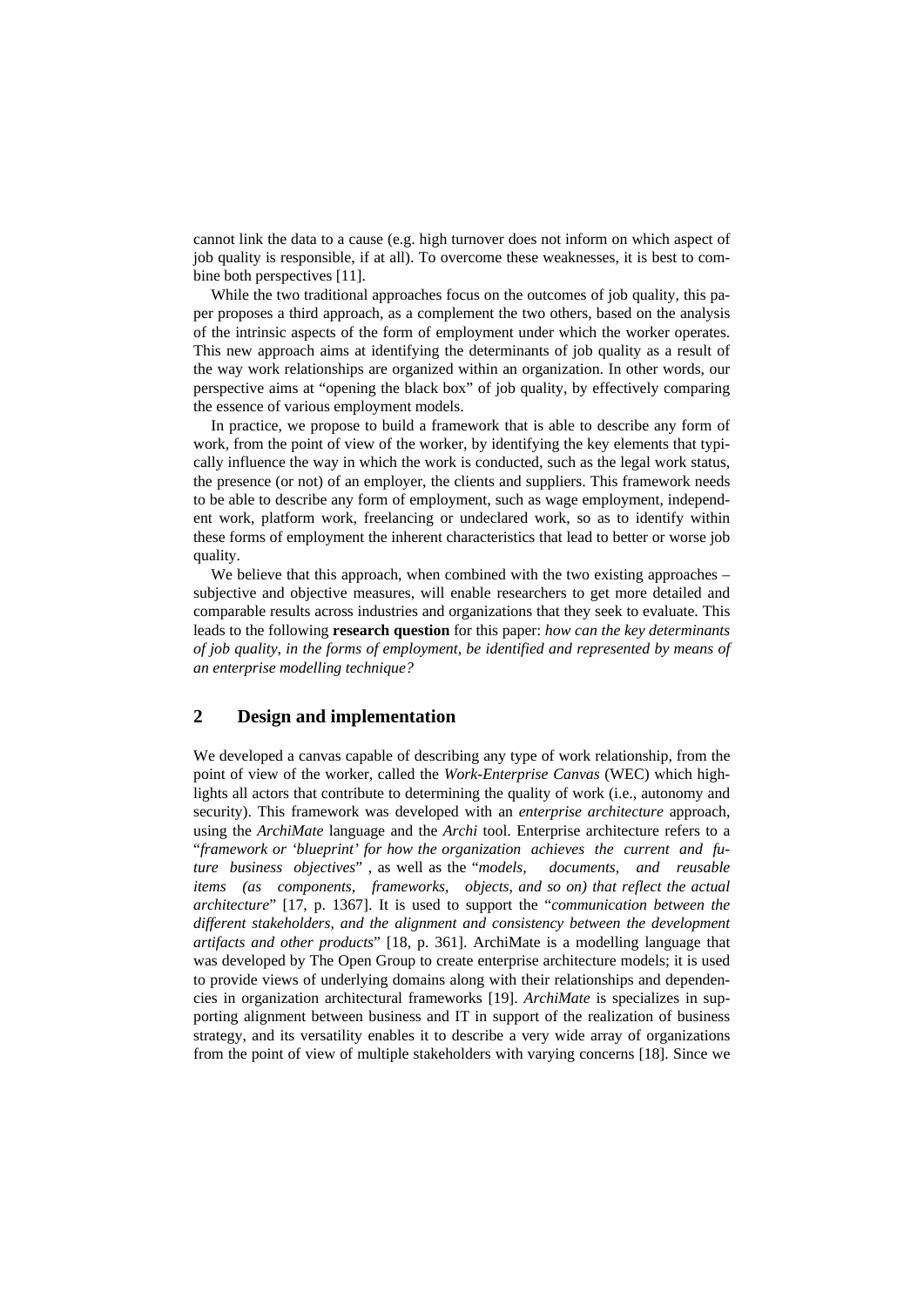do not account for IT aspects, our model maps in the *Business Layer* and the *Motivation Layer*. Further, ArchiMate is designed to depict organizations, which is also what this paper focuses on. We adopt a very wide understanding of what organizations are, not as legal or accounting entities with precise boundaries, but rather as political entities, in the sense proposed by Ferreras [23]. In this sense, an organization is defined as *the ensemble of power relationships that determines, and bears on the worker's ability to conduct her work*. This definition comprises actors such as the employer (if there is one), customers, suppliers, the public authority, supporting, worker-friendly, business structures, and other type of actors. In this view, *every worker* operates within an organizational context, including freelancers. The mapping of a business canvas onto *ArchiMate* is not a new endeavor (see [20]), and has for instance been done for the *Business Model Canvas* (BMC) [21], which is a canvas built upon the *Business Model Ontology* [22]. Mapping the BMC to ArchiMate "provides a sound formal basis for modeling business models in ArchiMate" [20, p. 1694]. Similarly, our objective by mapping the *WEC* onto ArchiMate is to formalize the analysis of job quality and facilitate subsequent comparisons.

#### **2.1 The Work-Enterprise Canvas**

In an organization, from the point of view of the worker, we identified *4 internal concepts* that constitute the work environment and *5 external actors of work.* These concepts were established in an iterative model by applying our model to real-life organizations and refining it on the go. The *4 internal concepts* are:

- 1. **The worker**: physical person who invests time and skills to create value for the organization.
- 2. **The institutional framework**: legal person that makes the work legally possible. It is the entity recognized by the public authority to perform any commercial legal act. In case of wage work, the institutional framework is the employing company; in case of independent work, it the legal status of the worker.
- 3. **The support functions**: functions that make the work concretely possible. These are based on the *support activities* of Porter's [24] *Value Chain*, and include the firm infrastructure, the Human Resource Management, the Technology and Procurement.
- 4. **The production entity**: the place (in a broad sense, not only topographic) where work is organized and concretely takes place. It is the public face towards the beneficiaries, clients or suppliers.

The internal concepts were determined by using two axes: core concepts (directly linked with the work activity – the worker in the production entity) vs. support concepts (the institutional framework and the support functions; and actors (institutional framework and worker) vs. places and functions (support and production entity).

Next, *5 external actors of work* are*:*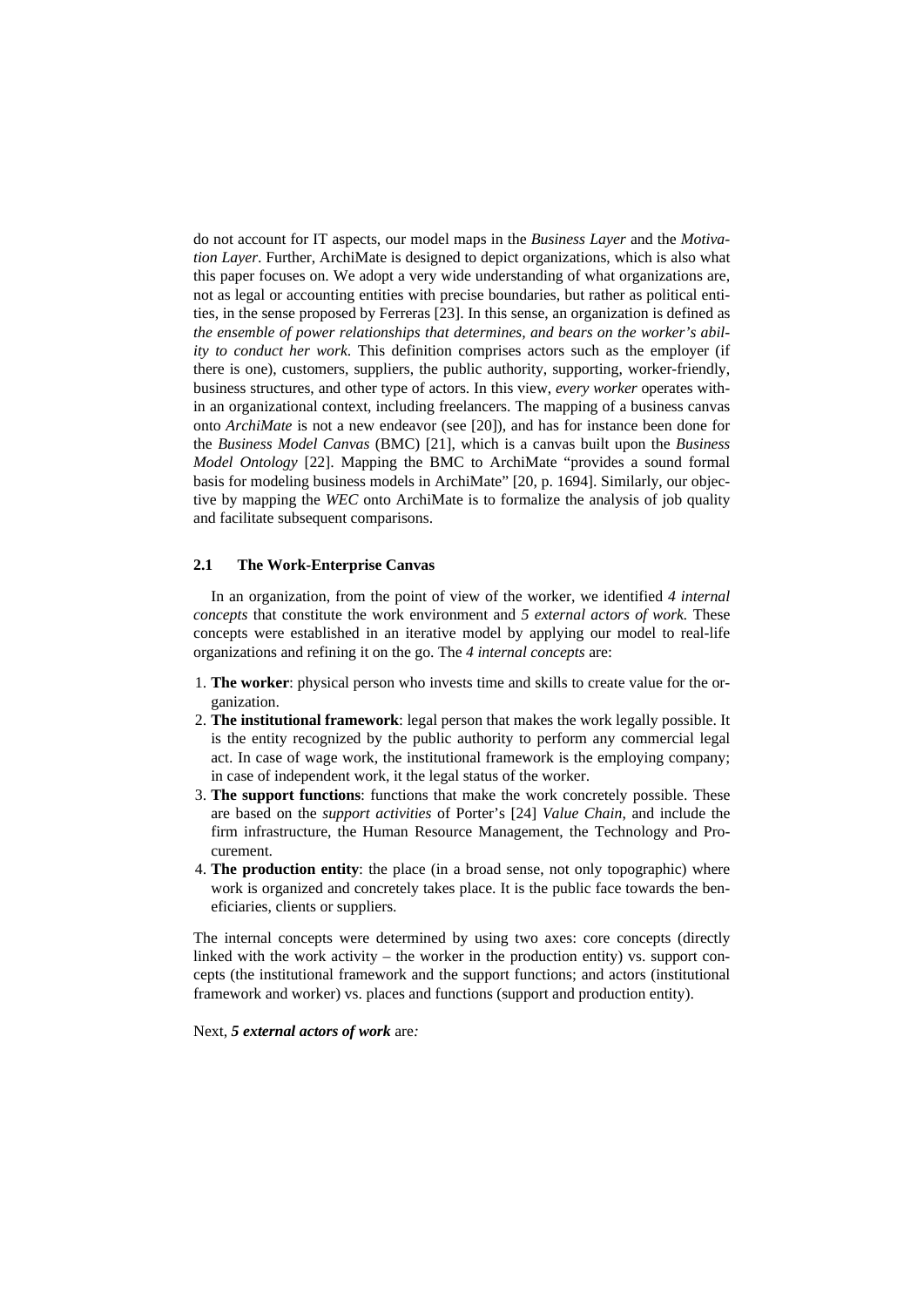- 1. **The clients**: actors who buy or benefit from the goods and services produced by the organization.
- 2. **The suppliers**: actors who provide the organization with goods and services.
- 3. **The investors**: actors who bring capital in cash or kind to the organization.
- 4. **The public authorities**: actors who determine the conditions of access to the status under which the worker operates, as well as the rights and obligation it entails, and collect the various social security contributions and taxes.
- **5. The social dialogue actors**: actors who represent and defend the interests of the workers at the company-, sector- or national-level, and the instances in which they can represent the worker's interests.

## **2.2 Mapping the concepts of the WEC into ArchiMate**

In this section, we give for each WEC the corresponding ArchiMate concept type and most relevant relationships, from the point of view of the worker.

| <b>WEC Concept</b>        | <b>ArchiMate concept type</b> | <b>Relationships</b>                   |
|---------------------------|-------------------------------|----------------------------------------|
| Worker                    | <b>Business Actors</b>        | Serving the production entity and      |
|                           |                               | the institutional framework            |
| <b>Institutional</b>      | <b>Business Actors</b>        | Serving the worker                     |
| <b>Framework</b>          |                               |                                        |
| <b>Support Functions</b>  | <b>Business Functions</b>     | Serving the worker                     |
| <b>Production Entity</b>  | Location                      | Serving the client                     |
| <b>Clients</b>            | <b>Business Actor</b>         | Served by the production entity        |
| <b>Suppliers</b>          | <b>Business Actor</b>         | Serves the work organization           |
| <b>Investors</b>          | <b>Business Actor</b>         | <i>Influence</i> the work organization |
| <b>Public</b><br>authori- | <b>Business Actor</b>         | <i>Influence</i> the work organization |
| ties                      |                               | Serves the worker                      |
| <b>Social dialogue</b>    | <b>Business Actor</b>         | <i>Influence</i> the work organization |
|                           |                               | Serves the worker                      |

Lastly, we introduce the **autonomy** and **security** are influenced directly by the work organization grouping. The following depicts all concepts of the WEC mapped in ArchiMate and thereby constitutes a reference model of the WEC:



**Fig. 1.** Reference model of the WEC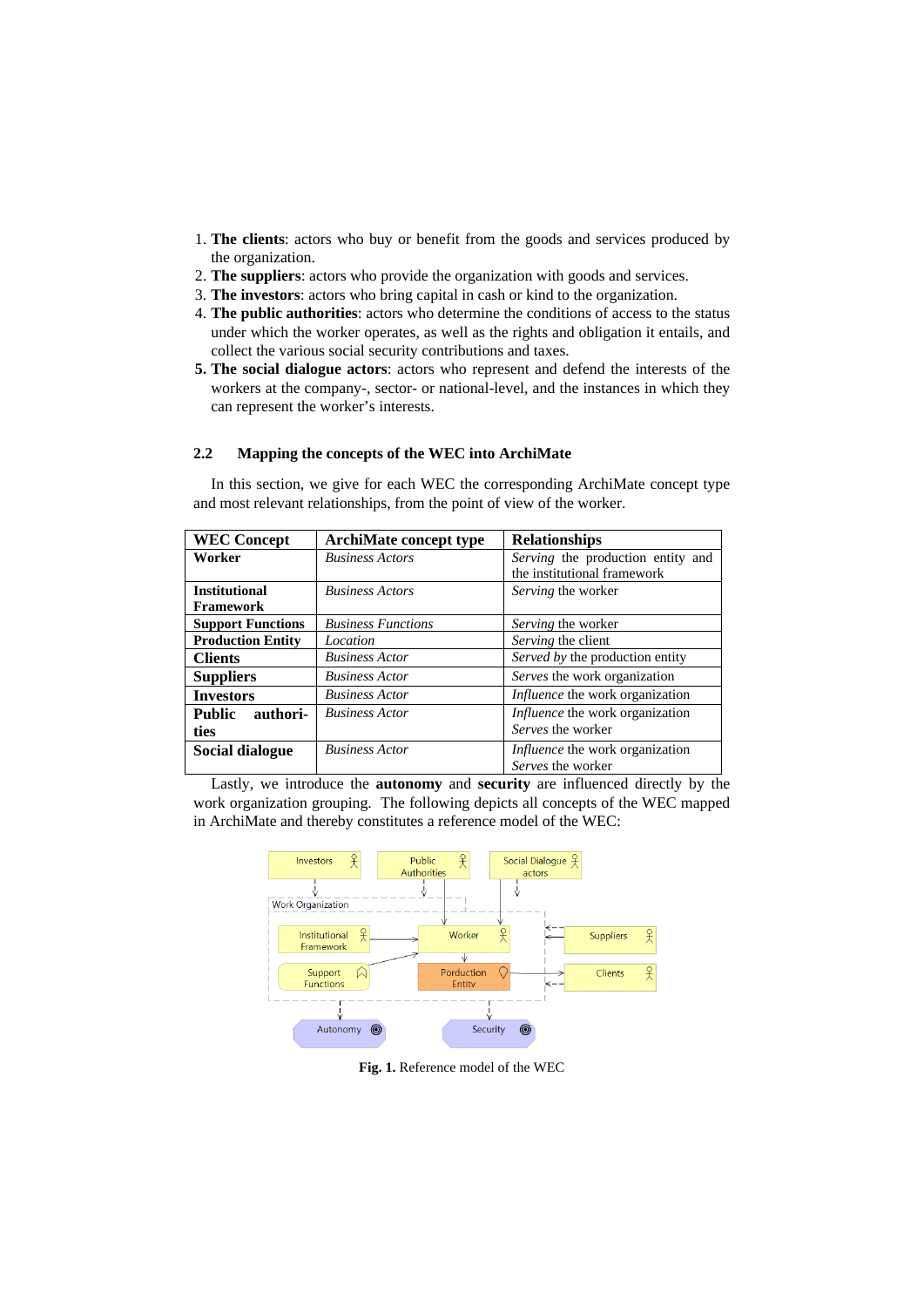#### **2.3 3-step utilization guidelines**

The guidelines we can provide at this stage are still broad and will be further developed as this model is applied to more cases.

**Step 1 – customization of the model.** The WEC can be applied either to an individual organization or to generalize organizations in a sector, in which case it should be representative of a generic organization of that sector. When applying it to a case, any deviation from the standard reference model can be made, as long as it can be effectively justified. In the case below, for instance, the production entity belongs to the work organization, but also to the client. Besides, the "investors" and "suppliers" are not displayed because they do not seem to substantially impact the work organization.

**Step 2 – identifying key relationships**. From there, the researcher should describe the relationships that impact job quality via autonomy or security. For instance, in the case below, job autonomy is mostly determined by the employer, as well as the client.

**Step 3 – analysis**. Lastly, the relationships in the case at hand are compared to other organization of works such as typical employment or independent work. For instance, the client has little supervision over the worker in typical employment, whereas in the case below, work happens at the client's site, giving the latter more influence over autonomy of work.

#### **2.4 Example of use of the model: the Service Voucher case**

To illustrate the use of our model, we briefly introduce the case of domestic help workers in Belgium, based on several studies on the topic [25]–[27]. The Belgian state created and heavily subsidized a "Service Voucher" system in order to reduce the prevalence of undeclared work in the sector. In this system, a person can buy one hour worth of work for less than  $9 \in \mathcal{E}$  (after tax credit). The company hiring the professional receives approximately  $23 \epsilon$  and it must in turn must pay the worker around 11€ per hour. This system costs approximately 235 million  $\epsilon$  annually to the public for the Region of Brussels alone, a considerable spending which calls for a thorough evaluation of its impact. Federal studies [27], [28] have shown that this system lead to a drop in undeclared work and a better social protection for the domestic workers.



**Step 1 – customization**. Fig. 2 represents an application of our model to the sector.

**Fig. 2.** Application of the WEC model to Voucher services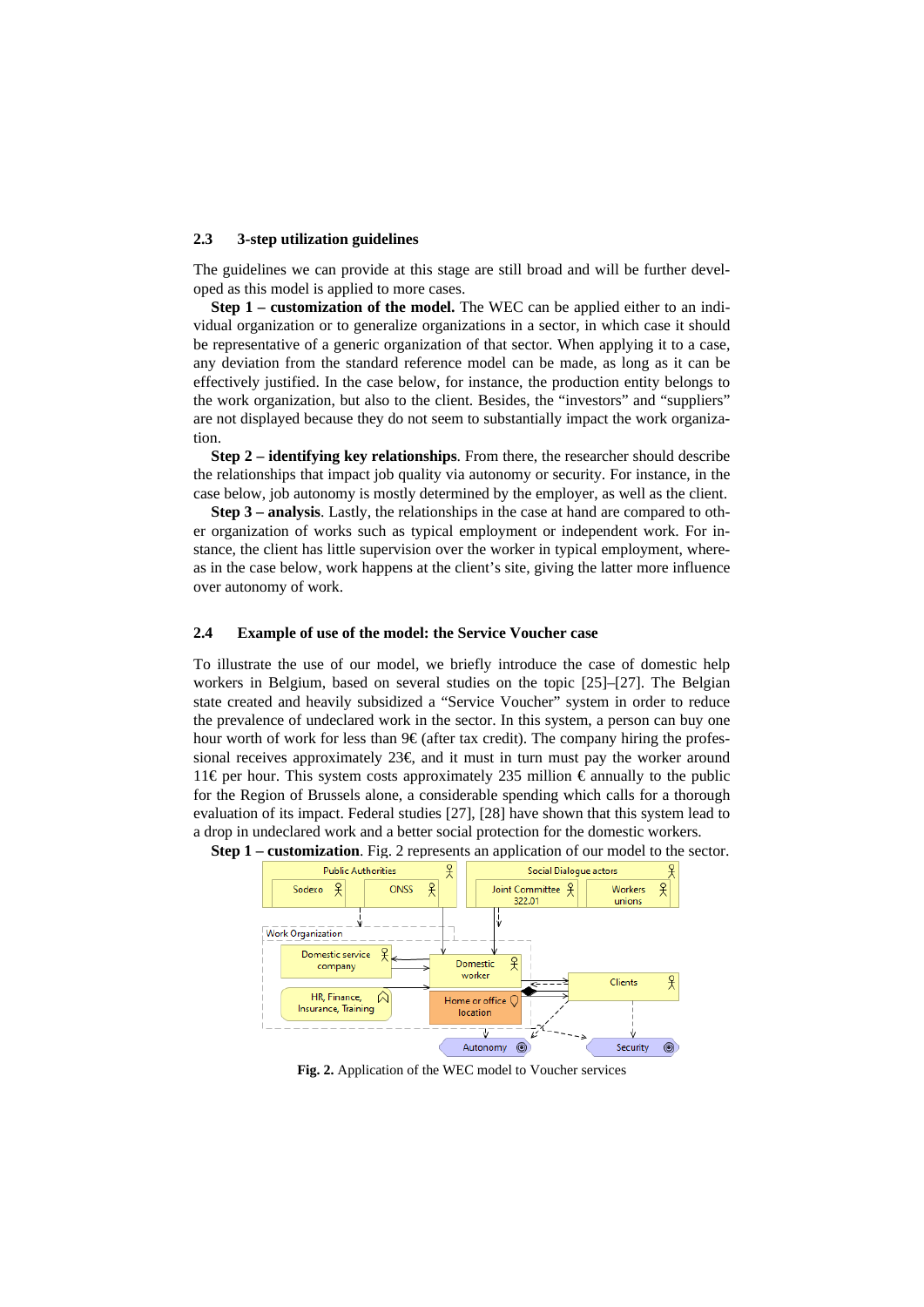**Step 2 – key relationships**. Regarding **security**, we identify three actors that contribute to the security of workers – noteworthy, none of these actors would be involved in the work organization in the case of an undeclared work situation. The **domestic service company** which, as employer, has to abide by obligations such as taking responsibility for what the worker does as part of their work (including damages to outsiders) or the responsibility of paying the worker's salary in due time. The **public authorities**, of which the *National Offices of Social Security* (ONSS) grants the workers access to social security (unemployment insurance, retirement pay, medical leave, etc.) in exchange for social contributions. The public authorities also outsources the sales and collection of the vouchers to a private company, *Sodexo*. Lastly, the **social dialogue actors**, including the **workers unions** verify at the individual level that wage workers benefit from the rights they are entitled to, such as a  $13<sup>th</sup>$  paid month or reimbursement of travel costs. They also advocate for the advancement of the worker's rights to public authorities at the sector-level. Further, employers and workers unions meet to set regulations such as the worker's wage level in the **joint committee 322.01**. The three same actors play a key role regarding **autonomy**. The **domestic service company**, as an employer, has a power of authority towards the subordinated worker. It can thereby set working hours and impose specific behaviours at work (such as the usage of specific washing products, or wearing a uniform). The **public authorities** also set limits to the determination of work, such as a minimal and maximal amount of hours worked per week (which is between 10 and 38 hours in the service voucher system). Lastly, **social dialogue actors** also set boundaries, such as the wage level – for instance, a domestic worker with less than a year seniority will earn 11,35€ per hour. This wage is fixed regardless of job performance or client appreciation, which can be seen as a limitation in autonomy. Lastly, the **client** has an undetermined impact on autonomy: they can help bypass some boundaries set by the other actors – by paying extra tips to the worker or by letting the worker register himself the hours worked – both practices that might be prevalent in the sector, but for which there is no documentation.

**Step 3 – analysis**. Undoubtedly, the **domestic service company, the public authorities and the social dialogue actors** all have a positive impact on security, but tend to limit autonomy by exerting some control over the way work is conducted. A major difference with traditional employment lies in the location of the **production entity**, outside of the scope of the work organization: the value-creating actions take place at the client's homes or offices, where all other actors have but a limited influence. Therefore, end-clients could bypass the regulations that are set at a national level by these actors regarding security, which would imply a gap between theoretical work conditions and practice. For instance, in the recent Covid-crisis, many clients did not abide sector-wide regulations for the protection of domestic workers, such as asking clients not to be in a room at the same time as the domestic worker. The influence of clients on work organization therefore potentially weakens security, in comparison with regular employment.

To summarize our observations, service voucher workers are undoubtedly more secure than undeclared workers (which this model sought to replace) – with three types of actors that contribute to making sure that the workers are treated fairly, re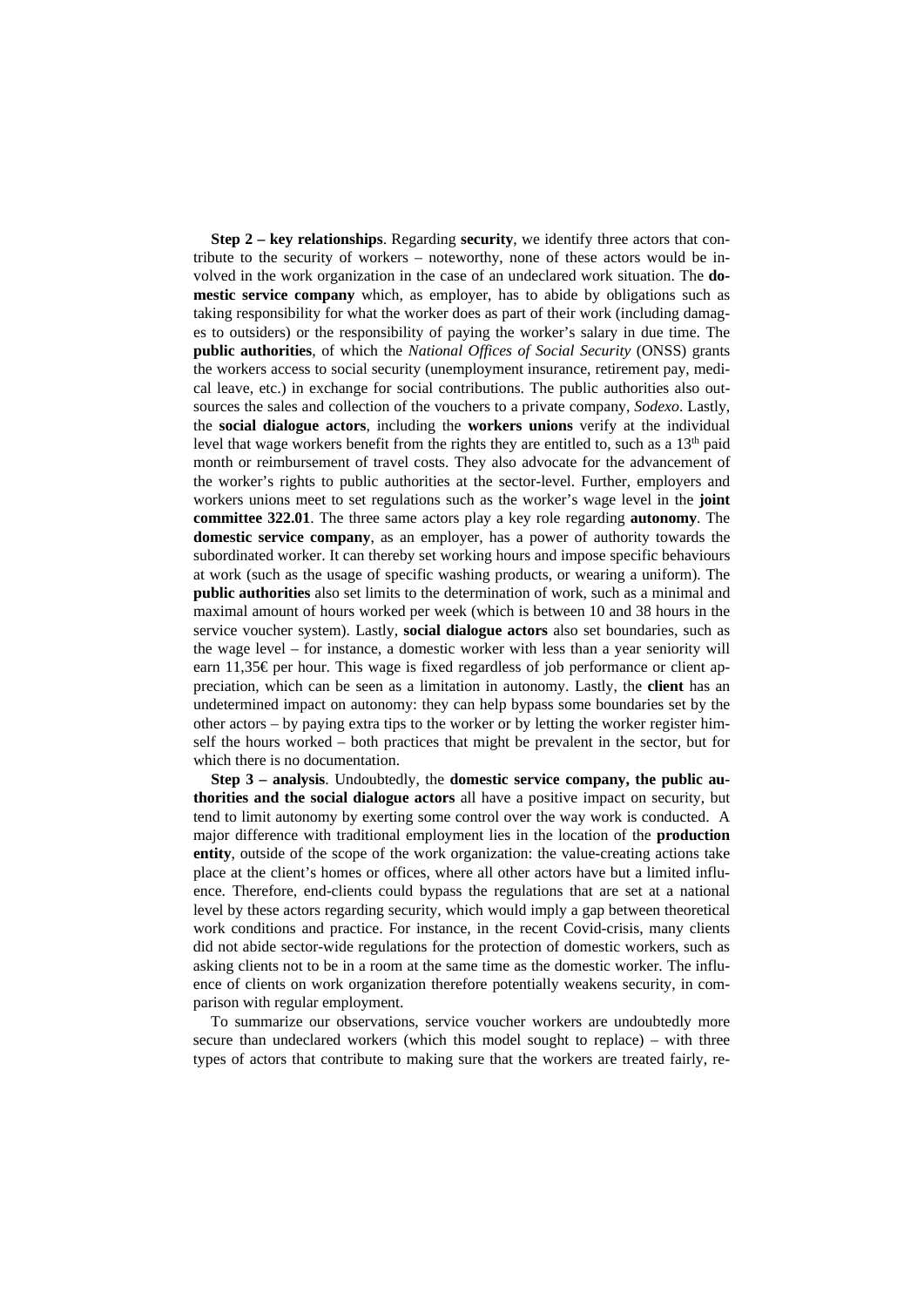ceive their wage in time, work reasonable hours in a secure environment. However, they are also subject to more limitations to their autonomy, by the same three actors. In comparison to generic wage workers however, the service workers may be worseoff in terms of security, as the distance between the production entity and the protecting actors is increased – the client acting as an intermediary in that regard. The situation of autonomy is also unclear in comparison to generic wage workers, as the role of the client is undetermined.

With this case, we have shown the versatility of our model, in that it is able to describe a non-standard form of employment. We highlighted the key role of the client in bypassing some of the regulations imposed by the public authorities, the social dialogue actors and the employer. However, we have also shown that this model by itself is not able to give a final appreciation of job quality – it needs to be linked with other data to evaluate some unclear relationships, such as the impact of the client on autonomy and security.

## **3 Limitations and conclusion**

In this paper, we introduced the *Work-Enterprise Canvas* as an *enterprise architecture model-based* analysis technique to evaluate job quality through two components: autonomy and security. This canvas is designed to effectively describe any type of form of employment, in order to evaluate and compare it.

However, for this model to become a fully-fledged *enterprise architecture modelbased* analysis tool, it still need to be applied to be further developed, based on its application to a greater number of cases. In its current form, it can already help researchers organize and orient their evaluation of Job Quality; it points to structural differences and helps the researchers identify what they should pay attention to when comparing those employment types. However, its application is still largely dependent on the researcher's interpretation, as we have yet to develop precise guidelines for users. Further, we still need to describe how the WEC combines with other approaches such as the *subjective perspective* or the *objective approach* to collect and interpret data and perform complete analyses. Lastly, the relationships of the concepts with each other also need to be further developed.

Lastly, we expect that mobilizing this model will facilitate cross-country and crosssector comparisons that will help decision-makers and citizens to forge an informed opinion about new, non-standard forms of work. Besides, we hope that this contribution can inspire researchers in information science by showing how methods and languages can be useful beyond their intended boundaries – such as we did with Archi-Mate.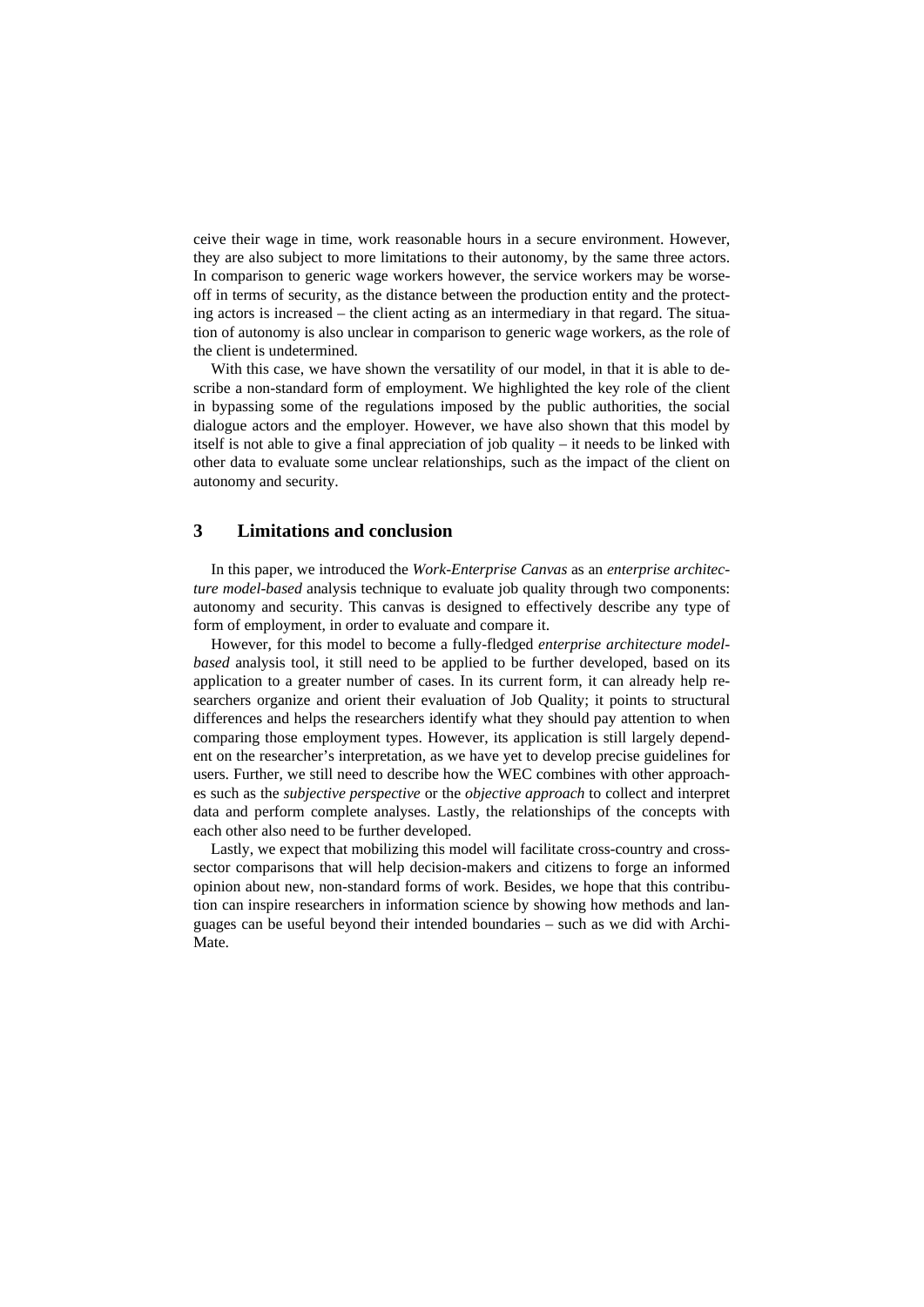## **Annex 1 – mapping job quality indicators to autonomy or security**

The table below introduces an illustrative mapping of the measures of job quality mentioned in [15] to the two measures we use in this paper, autonomy and security.

| <b>Measure mentioned in [15]</b>                                               | Link to autonomy or security                                                                |  |
|--------------------------------------------------------------------------------|---------------------------------------------------------------------------------------------|--|
| Wage (pay and fringe benefits; financial<br>rewards)                           | Security: ability to sustain a certain quality of life based<br>on a stable wage            |  |
| <b>Working conditions</b>                                                      | Security: activity that safeguard the workers (psycholog-                                   |  |
|                                                                                | ical & physical) health                                                                     |  |
| Workers' risks and job insecurity                                              | <b>Security:</b> activity that safeguard the workers (psycholog-<br>ical & physical) health |  |
| Maintaining the health and wellbeing of                                        | Security: activity that safeguard the workers (psycholog-                                   |  |
| workers                                                                        | ical & physical) health                                                                     |  |
| <b>Quality of working time</b>                                                 | <b>Security:</b> activity that safeguard the workers (psycholog-                            |  |
|                                                                                | ical & physical) health                                                                     |  |
| <b>Intrinsic rewards</b>                                                       | <b>Security:</b> activity that safeguard the workers (psycholog-<br>ical & physical) health |  |
| <b>Work intensity</b>                                                          | Security: work that applies reasonable (psychological &                                     |  |
|                                                                                | physical) pressure upon the worker                                                          |  |
| Ability to combine work and family life                                        | Security: activity that safeguard the worker's right to a                                   |  |
| (Reconciling work with non-work life; work-                                    | healthy private life                                                                        |  |
| life balance)                                                                  |                                                                                             |  |
| Outsourcing; Downsizing; Increased use of<br>contingent employment             | <b>Security:</b> risk of one's job disappearing                                             |  |
| Control                                                                        | Autonomy: ability of the worker to exert (some) control                                     |  |
|                                                                                | his job his/herself                                                                         |  |
| Personal discretion over work tasks and                                        | Autonomy: ability of the worker to exert (some) control                                     |  |
| participation in workplace decisions<br>Social dialogue and worker involvement | his job his/herself<br>Autonomy: ability of the worker to exert (some) control              |  |
|                                                                                | his job his/herself (or via representatives)                                                |  |
| <b>Job prospects</b>                                                           | Autonomy: capacity to evolve towards another job or                                         |  |
|                                                                                | position                                                                                    |  |
| <b>Skills and training</b>                                                     | Autonomy: capacity to evolve towards another job or                                         |  |
|                                                                                | position                                                                                    |  |
| Developing skills and competencies                                             | Autonomy: capacity to evolve towards another job or                                         |  |
|                                                                                | position                                                                                    |  |
| <b>Interpersonal relationships</b>                                             | Autonomy: work that allows the worker to sustain inter-                                     |  |
|                                                                                | personal relationships with other people                                                    |  |
| <b>Promotion of gender equality</b>                                            | Autonomy: equal chances given equally to all genders to                                     |  |
|                                                                                | evolve towards another job or position                                                      |  |
| Diversity and non-discrimination                                               | Autonomy: equal chances given to all people to evolve                                       |  |
|                                                                                | towards another job or position                                                             |  |
| Use of information and communication                                           | Autonomy: ability given to workers to use the relevant                                      |  |
| technologies (ICTs)                                                            | technologies in his/her work                                                                |  |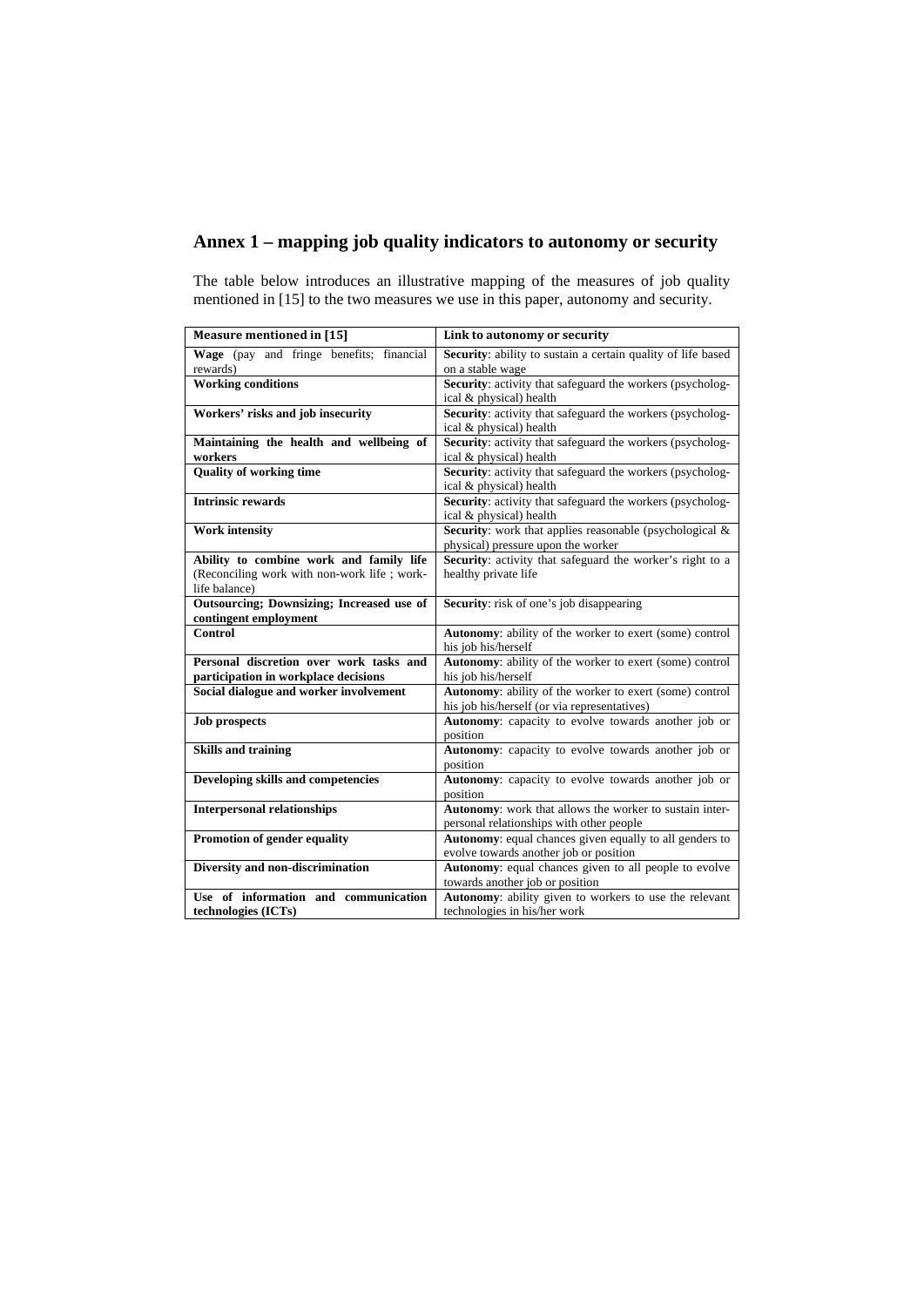### **References**

[1] A. Murgia, L. Maestripieri, et E. Armano, « The precariousness of knowledge workers: hybridisation, self-employment and subjectification », *Work Organ. Labour Glob.*, vol. 10, nº 2, p. 1-8, 2016.

[2] S. Bologna, *The Rise of the European Self-employed Workforce – Mimesis International*. Mimesis, 2018.

[3] A. Murgia, R. Bozzon, P. Digennaro, P. Mezihorak, M. Mondon-Navazo, et P. Borghi, « Hybrid Areas of Work Between Employment and Self-Employment: Emerging Challenges and Future Research Directions », *Front. Sociol.*, vol. 4, 2020, doi: 10.3389/fsoc.2019.00086.

[4] J. Charles, I. Ferreras, et A. Lamine, « A freelancers' cooperative as a case of democratic institutional experimentation for better work: a case study of SMart-Belgium », *Transf. Eur. Rev. Labour Res.*, vol. 26, no 2, p. 157‑174, mai 2020.

[5] G. Valenduc, « Les travailleurs indépendants économiquement dépendants - Balises pour analyser une tendance émergente sur le marché du travail », Chaire Travail-Université, 2017. [En ligne]. Disponible sur: http://www.ftunamur.org/fichiers/CSC-ChaireTU-Independants\_economiquement\_dependants.pdf.

[6] A. Koukiadaki et I. Katsaroumpas, « Temporary contracts, precarious employment, employees' fundamental rights and EU employment law », Directorate-General for Internal Policies, EU Parliament, 2017.

[7] P. Charhon, « Les travailleurs autonomes en Europe : action collective et représentation d'intérêts », Pour la Solidarité, 2019. Consulté le: juill. 14, 2019. [En ligne]. Disponible sur: http://www.pourlasolidarite.eu/fr/publication/les-travailleursautonomes-en-europe-action-collective-et-representation-dinterets.

[8] N. Countouris et V. De Stefano, « New Trade Union Strategies for New Forms of Employment », ETUC, Brussels, 2019.

[9] I. Esser et K. M. Olsen, « Perceived Job Quality: Autonomy and Job Security within a Multi-Level Framework », *Eur. Sociol. Rev.*, vol. 28, n<sup>o</sup> 4, p. 443-454, août 2012.

[10] A. K. Alvi, R. Haider, et R. R. Ali, « Effect of job autonomy, job security and employee training on perceived organization support », *Asian J. Empir. Res.*, p. 10, 2013.

[11] H. Lopes, S. Lagoa, et T. Calapez, « Work autonomy, work pressure, and job satisfaction: An analysis of European Union countries », 2014.

[12] V. Wong et T. C. Au-Yeung, « Autonomous precarity or precarious autonomy? Dilemmas of young workers in Hong Kong », *Econ. Labour Relat. Rev.*, vol. 30, no 2, p. 241‑261, juin 2019.

[13] S.-Å. Dahl, T. Nesheim, et K. M. Olsen, « Quality of Work: Concept and Measurement », *SSRN Electron. J.*, 2009.

[14] E. L. Deci et R. M. Ryan, « Self-determination theory », in *Handbook of theories of social psychology, Vol. 1*, Thousand Oaks, CA: Sage Publications Ltd, 2012, p. 416‑436.